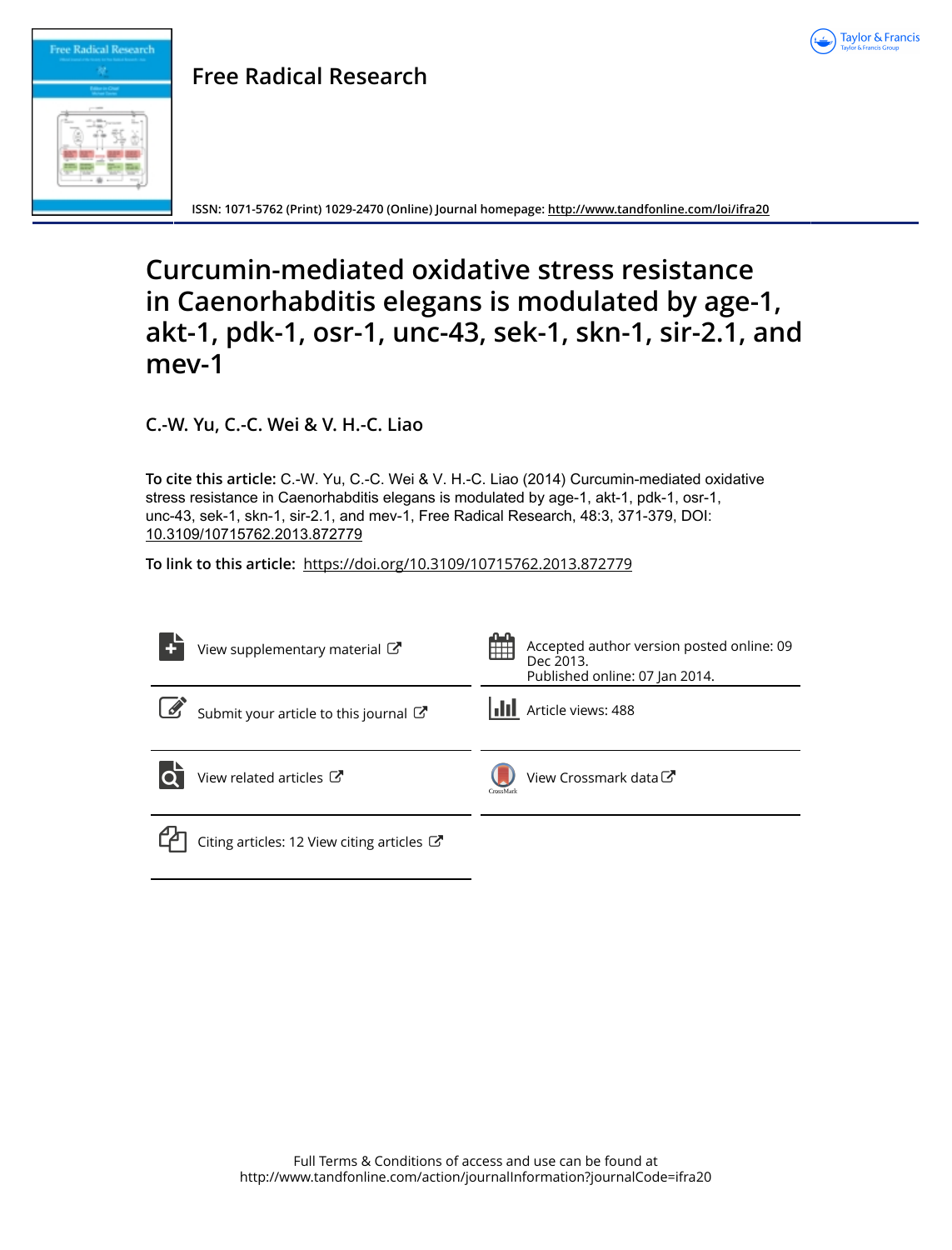### ORIGINAL ARTICLE



## **Curcumin-mediated oxidative stress resistance in** *Caenorhabditis elegans* **is modulated by** *age-1***,** *akt-1***,** *pdk-1***,** *osr-1***,** *unc-43***,** *sek-1***,** *skn-1***,** *sir-2.1***, and** *mev-1*

C.-W. Yu, C.-C. Wei & V. H.-C. Liao

 *Department of Bioenvironmental Systems Engineering*, *National Taiwan University*, *Taipei*, *Taiwan* 

### **Abstract**

Curcumin (diferuloylmethane), a pharmacologically active substance derived from turmeric, exhibits anti-inflammatory, anticarcinogenic, and antioxidant properties. We examined the modulation of oxidative-stress resistance and associated regulatory mechanisms by curcumin in a *Caenorhabditis elegans* model. Our results showed that curcumin-treated wild-type *C. elegans* exhibited increased survival during juglone-induced oxidative stress compared with the control treatment. In addition, curcumin reduced the levels of intracellular reactive oxygen species in *C. elegans* . Moreover, curcumin induced the expression of the *gst-4* and *hsp-16.2* stress response genes. Lastly, our findings from the mechanistic study in this investigation suggest that the antioxidative effect of curcumin is mediated via regulation of *age-1*, *akt-1*, *pdk-1*, *osr-1*, *unc-43*, *sek-1*, *skn-1*, *sir-2.1* , and *mev-1* . Our study elucidates the diverse modes of action and signaling pathways that underlie the antioxidant activity exhibited by curcumin in vivo.

Keywords: curcumin, oxidative stress, signaling pathway, *C. elegans* 

### **Introduction**

 Turmeric has long been used throughout Asia as a food additive and a traditional herbal medicine. Curcumin has garnered attention in Western medicine due to its nonsteroidal anti-inflammatory and chemopreventive properties. Curcumin (diferuloylmethane), a yellow coloring agent that is present in the spice turmeric (*Curcuma longa*) and that belongs to the ginger (Zingiberaceae) family, is a pharmacologically active derivative of turmeric. Traditional Indian medicine considers curcumin a drug that is applicable for the treatment of several disorders including upset stomach, flatulence, dysentery, ulcers, jaundice, arthritis, sprains, wounds, acne, and skin and eye infections [1]. Recently, many lines of evidence indicate that curcumin exhibits anti-inflammatory, anticarcinogenic, and antioxidant properties [2–4]. In particular, curcumin can inhibit tumor formation, promotion, progression, and dissemination in animal models, suggesting that curcumin represents a potential tool for cancer therapy [5]. Recently, a number of preclinical and clinical studies have indicated that curcumin exhibits potential therapeutic value against several chronic diseases including neoplastic, neurological, cardiovascular, pulmonary, metabolic, and psychological diseases [6].

 Oxidative stress is considered a predominant factor in the pathophysiology of various diseases and aging [7], occurring as a result of excessive generation of reactive oxygen species (ROS) or diminished antioxidative defense systems. Curcumin has been reported to represent a potent inhibitor of ROS formation [8–9]. However, curcumin not only represents a simple antioxidant but also acts as an electrophilic compound that can trigger the Nrf2/ARE signaling pathway, which plays a key role in activating antioxidative enzymes, Phase-II enzymes, heme oxygenase, HSP70, and thioredoxin reductase, which might exhibit a pivotal role in oxidative stressinduced diseases [10].

Curcumin has been shown to elicit a variety of beneficial human health effects. However, the mechanisms by which curcumin acts remain to be further elucidated [11]. Previously, many key findings with relevance to mammals were discovered using the well characterized *C. elegans* model. This has been possible because of the strong biological conservation between *C. elegans* and mammals, as the *C. elegans* homologs of 60–80% of human genes have been identified [12–13]. *C. elegans* is a model that has been increasingly used to study the effects of pharmacologically active compounds of herbal origin on biological processes, as well as to identify new targets for pharmacological interventions [13-18]. In this study, we investigated the antioxidative potentials and associated regulatory mechanisms underlying the effects of curcumin in *C. elegans*. The influences of curcumin on the expression of the antioxidant enzymes superoxide dismutase (SOD), glutathione S-transferase (GST), and heat-shock proteins (HSPs) were also examined. Moreover, we dissected the genetic requirements that are attributable to the increased oxidative stress resistance resulting from treatment with curcumin.

 Correspondence: Vivian Hsiu-Chuan Liao, Department of Bioenvironmental Systems Engineering, National Taiwan University, No. 1 Roosevelt Road, Sec. 4, Taipei 106, Taiwan. Tel: +886-2-33665239. Fax: +886-2-33663462. E-mail: vivianliao@ntu.edu.tw (Received date: 29 August 2013 ; Accepted date: 3 December 2013 ; Published online: 3 January 2014 )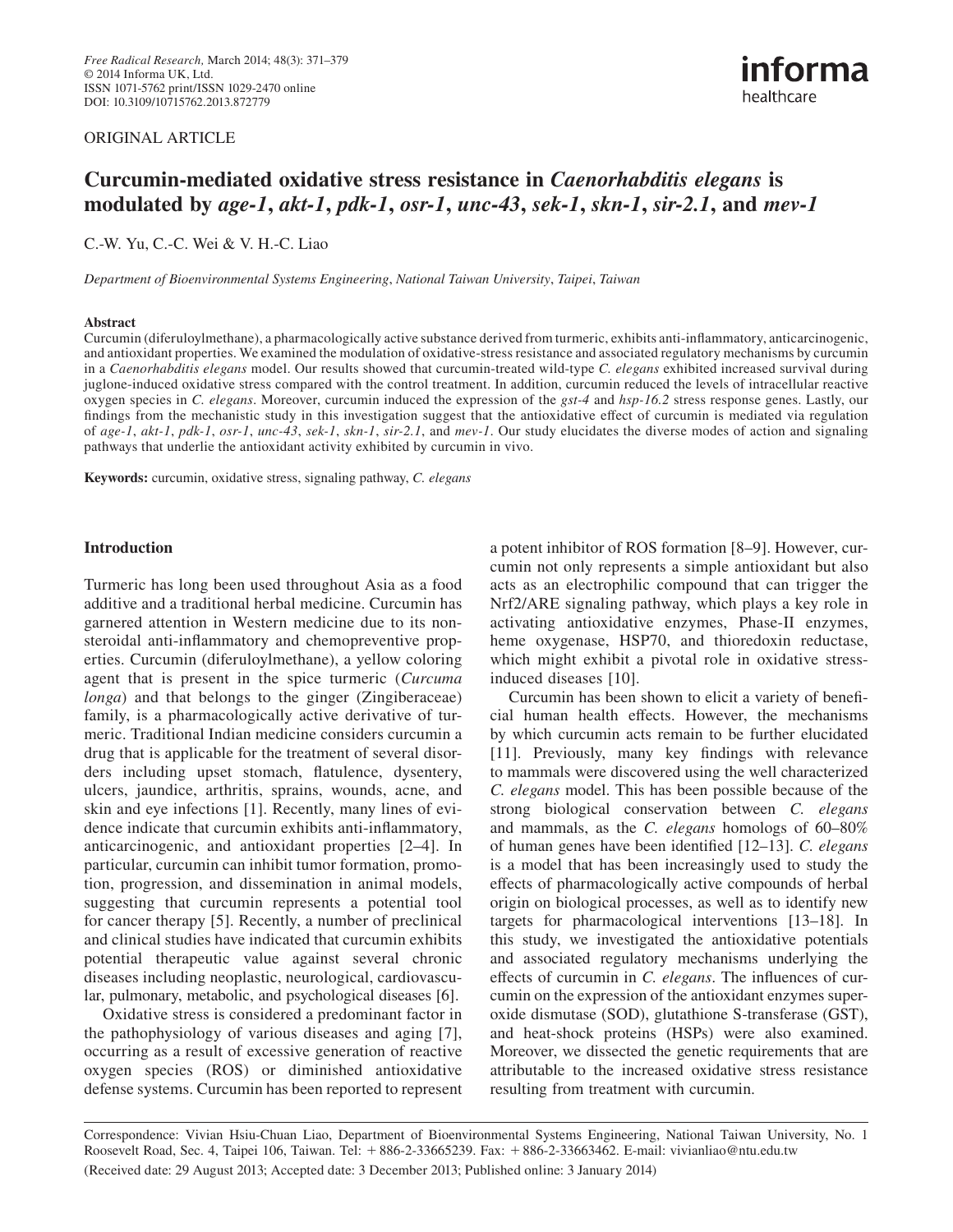### **Methods and materials**

### *Chemicals*, *Caenorhabditis elegans strains*, *and handling procedures*

 All of the chemicals used in this study were obtained from Sigma-Aldrich Chemicals Co. (St. Louis, MO, USA) unless otherwise stated. The curcumin was dissolved in DMSO (dimethylsulfoxide). A final DMSO concentration of  $0.1\%$  (v/v) was maintained in all of the conditions.

 The following *C. elegans* strains were used in this study: Bristol N2 (wild-type); TK22, mev-1 (kn1); CB1370, *daf-2* (*e1370*) ; TJ1052, *age-1* (*hx546*) ; GR1310, *akt-1* ( $mg144$ ); GR1318, *pdk-1* ( $mg142$ ); GR1307, *daf-16* (*mgDf50*) ; AM1, *osr-1* (*rm1*) ; MT2605, *unc-43-* ( $n498n1186$ ); AU1,  $sek-1$  ( $agl$ ); EU1,  $skn-1$  ( $zu67$ ); VC199, *sir-2.1* (*ok434*) ; FK171, *mek-1* (*ks54* ); CF1553, muIs84 [pAD76 ( *sod-3* ::GFP)]; CL2166, dvIs19 [pAF15 ( *gst-4* :: GFP::NLS)]; and CL2070, dvIs70 [ *hsp-16.2* ::GFP; *rol-6* (*su1006*) ]. Before our analysis, the *sir-2.1* (*ok434*) strain was backcrossed twice against the WT strain. All of the *C. elegans* strains, as well as the *Escherichia coli* OP50 strain, were obtained from the Caenorhabditis Genetics Center (CGC), University of Minnesota, USA. The worms were maintained (unless otherwise stated) at  $20^{\circ}$ C on nematode growth medium (NGM) agar plates carrying a lawn of *E. coli* OP50 as previously described [19]. The synchronization of the worm cultures was achieved by the hypochlorite treatment of gravid hermaphrodites [20].

### *Oxidative stress assays*

 Synchronized L1 larvae were incubated in liquid S-basal containing 10<sup>9</sup> cells/ml of *E. coli* OP50 bacteria and either curcumin or 0.1% DMSO as the solvent control for 72 h at  $20^{\circ}$ C. Subsequently, the worms were immediately subjected to oxidative stress. Juglone (5-hydroxy-1, 4-naphthoquinone), a ROS-generating compound, was used to induce oxidative stress in worms. Curcumin (10, 20, 100, and 200  $\mu$ M) or control (0  $\mu$ M)-treated worms were transferred to S-basal medium containing juglone at  $20^{\circ}$ C and then scored for viability. The test was performed independently at least three times. Approximately 60–80 worms were scored in each experiment. Due to the variable sensitivity of the mutant strains, juglone exposure conditions were slightly modified as follows: the WT N2, *mev-1* , *daf-2* , *age-1*, *akt-1*, *pdk-1 daf-16* , *unc-43*, *sek-1*, *skn-1*, *sir-2.1*, and *mek-1* mutant worms were exposed to 250 μM juglone; the *osr-1* mutant worms were exposed to 50  $\mu$ M juglone. The survival of the worms was determined by touch-provoked movement [21]. The worms were scored as dead when they failed to respond to repeated touching with a platinum wire pick [21].

### *Intracellular ROS measurement*

 Synchronized L1 larvae were incubated in liquid S-basal medium containing 10<sup>9</sup> cells/ml *E. coli* OP50 bacteria and either curcumin or 0.1% DMSO as the solvent control (0  $\mu$ M) for 72 h at 20 $^{\circ}$ C. Subsequently, we measured the intracellular ROS levels in the curcumin- and controltreated worms using 2',7'-dichlorodihydrofluorescein diacetate (H<sub>2</sub>DCFDA). One hundred and fifty nematodes were homogenized by sonication after each treatment, and the worm lysates were collected for the ROS measurement [22–23]. The worm samples were incubated with H<sub>2</sub>DCFDA (at a final concentration of 50  $\mu$ M in phosphate-buffered saline) for 2.5 h at  $20^{\circ}$ C, and the resulting fluorescence was quantitated using a FLx800 Microplate Fluorescent Reader (Bio-Tek Instruments, Winookski, VT, USA) at excitation and emission wavelengths of 485 and 530 nm, respectively. At least three independent experiments were performed.

### *Induction of a stress-response reporter*

 Synchronized L1 larvae containing an inducible green fluorescent protein (GFP) reporter for *gst-4*, *sod-3*, and *hsp-16.2* were incubated in liquid S-basal medium containing  $10^9$  cells/mL of *E. coli* OP50 bacteria and a final concentration of either 20  $\mu$ M curcumin or 0.1% DMSO as the solvent control for 72 h. We next directly measured the expression of the *sod-3* , *gst-4* , and *hsp-16.2* genes by quantitating the fluorescence of the GFP reporter.

 Approximately 30 randomly selected worms from each set of experiments were mounted onto microscope slides that were coated with 3% agarose, anesthetized with 2% sodium azide, and mounted with coverslips. Epifluorescence images were captured using a Leica epifluorescence microscope (Leica, Wetzlar, Germany) equipped with a filter set (excitation at  $480 \pm 20$  nm; emission at  $510 \pm 20$  nm) and a cooled charge-coupled device camera. The adult worms were examined, and the total GFP fluorescence of each whole worm was quantified using Image-Pro Plus software (Media Cybernetics, Bethesda, MD, USA).

### *Data analysis*

 For the oxidative stress assay, median lethal time  $(LT<sub>50</sub>)$  was determined using Probit (USEPA), and the survival curves were analyzed by log-rank test using GraphPad Prism (GraphPad Software, Inc., La Jolla, CA). The survival curves with  $p$  values  $\leq 0.05$  relative to the control curves were considered significantly different. Statistical analysis was performed using SPSS Statistics 17.0 Software (SPSS, Inc., Chicago, IL., 2008). The results are presented as the mean values  $\pm$  standard error (SE). We tested the statistical significance of the differences between the populations by one-way analysis of variance (ANOVA) and the least significant difference (LSD) post-hoc test. The differences were considered statistically significant when  $p < 0.05$  (\*),  $p < 0.01$  (\*\*), or  $p < 0.001$  $(***).$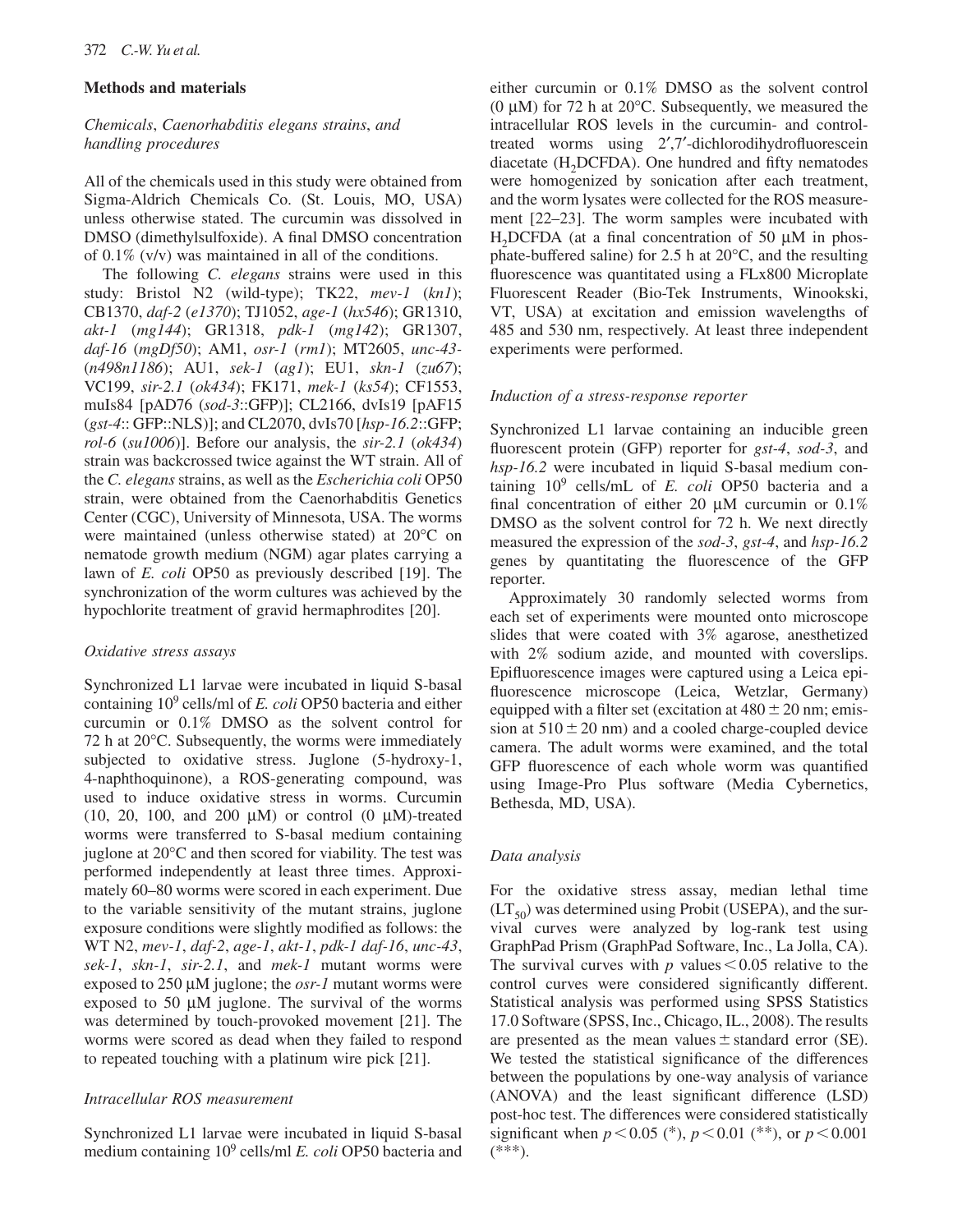### **Results**

### *Curcumin enhances oxidative-stress resistance in C. elegans*

 To investigate whether curcumin elicits an antioxidant effect in *C. elegans*, WT N2 worms were pretreated with curcumin, followed by exposure to juglone-induced oxidative stress. WT N2 synchronized L1 larvae were pretreated with 10, 20, 100, and 200  $\mu$ M curcumin or 0.1% DMSO as the solvent control for  $72$  h at  $20^{\circ}$ C. The adult animals were then exposed to  $250 \mu M$  juglone, a redox cycler that generates intracellular oxidative stress [24–26]. Our results indicated that pretreatment with 10, 20, 100, and  $200 \mu$ M curcumin significantly increased the survival of worms in a curcumin concentration-dependent manner that were exposed to juglone-induced oxidative stress (Figure 1).

### *Curcumin reduces intracellular ROS in C. elegans*

 To determine whether curcumin-enhanced oxidativestress resistance was attributed to its ROS-scavenging ability, we measured the intracellular ROS levels in the worms. Non-fluorescent DCF-DA is a freely cellpermeable dye, which is readily converted to fluorescent 2'7'-dichlorofluorescein (DCF) via an interaction with intracellular  $H_2O_2$ . As shown in Figure 2A, the intracellular ROS levels were significantly decreased when the WT N2 worms were treated with 10, 20, 100, and 200  $\mu$ M curcumin. As the antioxidant effect and the



Figure 1. The effects of curcumin on the oxidative stress resistance of WT *C. elegans* N2. Synchronized WT L1 larvae were pretreated with curcumin (10, 20, 100, and 200  $\mu$ M) or 0.1% DMSO as the solvent control for 72 h at  $20^{\circ}$ C. Subsequently, the adult worms were immediately subjected to oxidative stress assays. For the oxidative stress assays, curcumin- and control-treated (0.1% DMSO, 0  $\mu$ M) adult worms were exposed to 250  $\mu$ M juglone for  $3$  h at  $20^{\circ}$ C and then scored for viability. The experiment was performed independently at least 3 times. Approximately 60-80 worms were scored in each experiment. The results presented are the mean values  $\pm$  SE. Differences compared with the control (0  $\mu$ M, 0.1% DMSO) were considered statistically significant when  $p < 0.05$  (\*),  $p < 0.01$  (\*\*), and  $p < 0.001$  (\*\*\*) by one-way ANOVA and the LSD post-hoc test.



Figure 2. The effects of curcumin on the accumulation of intracellular ROS in *C. elegans*. Synchronized WT (A) or TK22 (mev-1) mutant (B) L1 larvae were pretreated with curcumin (10, 20, 100, and 200 μM for WT N2; 20 μM for TK22 (*mev-1*)) or 0.1% DMSO (0  $\mu$ M) as the solvent control for 72 h at 20 $\degree$ C. Subsequently, intracellular ROS was measured using 2',7'-dichlorodihydrofluorescein diacetate. One hundred and fifty worms from each condition were used to analyze the intracellular ROS levels. The results are presented as relative fluorescence units of an individual worm. The experiment was performed independently at least 3 times. The results are presented as the mean  $\pm$  SE. Differences compared with the control (0  $\mu$ M, 0.1% DMSO) were considered statistically significant when  $p < 0.05$  (\*),  $p < 0.01$  (\*\*), and *p* < 0.001 (\*\*\*) by one-way ANOVA and the LSD post-hoc test.

intracellular ROS levels were significantly enhanced and reduced, respectively, at concentrations of curcumin as low as 20 μM, we chose 20 μM curcumin as the working concentration for subsequent experiments.

 We further evaluated the free radical scavenging abilities of curcumin using oxidative stress-hypersensitive *mev-1* mutant worms. MEV-1 is a subunit of the succinate-coenzyme Q oxidoreductase in Complex II of the electron transport chain [27], and *mev-1* mutant worms are hypersensitive to oxidative stress, which is predominantly attributed to overproduction of mitochondrial ROS [27]. Synchronized L1 *mev-1* mutant larvae were pretreated with 20  $\mu$ M curcumin for 72 h at 20 $\degree$ C. Subsequently, we directly prepared the *mev-1* mutant worms for intracellular ROS measurement. Figure 2B shows that  $20 \mu M$  curcumin significantly attenuated the ROS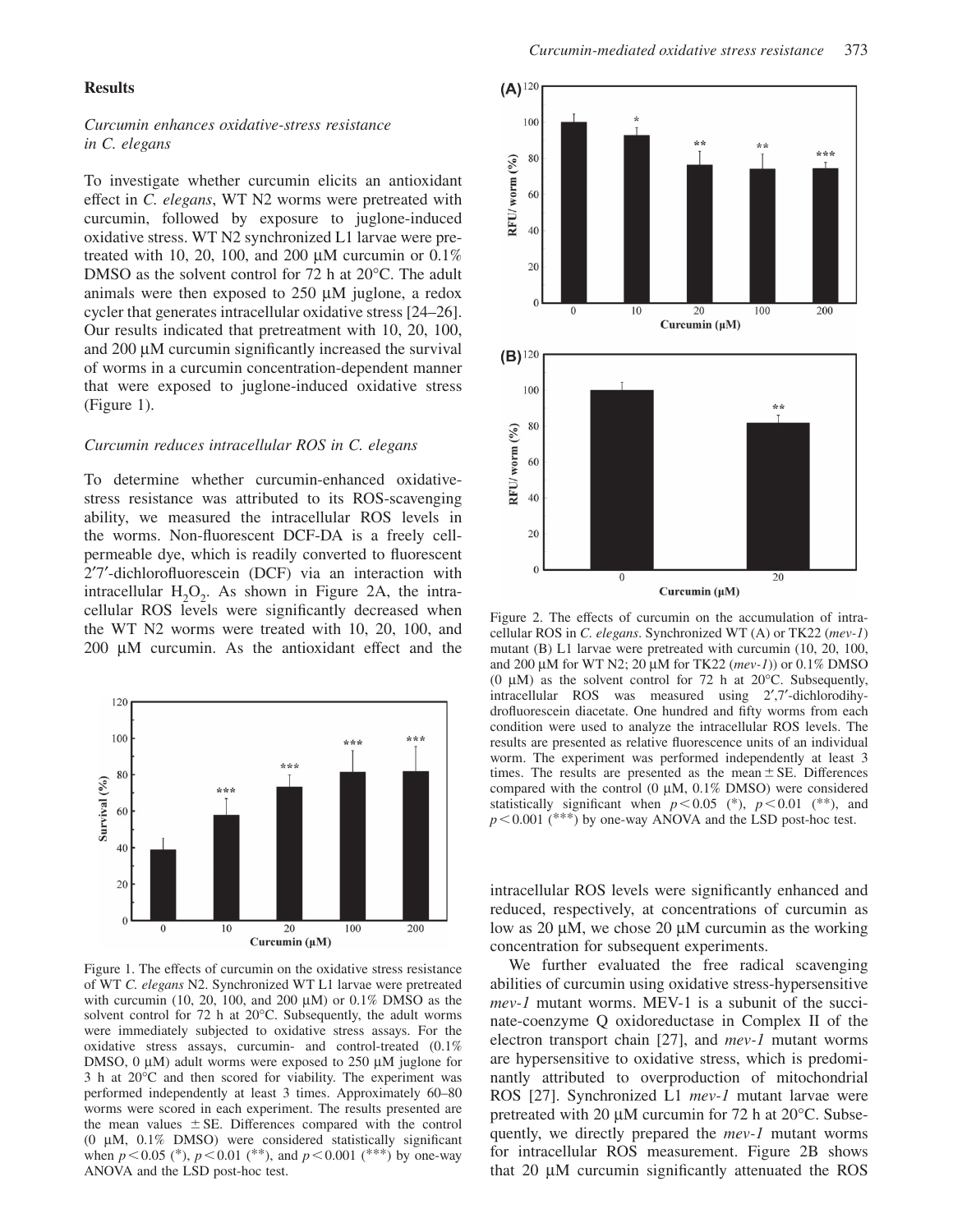overproduction in *mev-1* mutant worms compared with the untreated control-treated *mev-1* mutant worms  $(p<0.01$ , Figure 2B). Taken together, curcumin might act against juglone-induced oxidative stress via its intracellular ROS-scavenging ability and decrease mitochondrial ROS toxicity.

### *Curcumin enhances the expression of gst-4 and hsp-16.2 but not of sod-3 in C. elegans*

 To elucidate whether the increased oxidative-stress resistance detailed above was attributed to curcumininduced alterations in the regulation of a specific stressresponse gene, we examined the responsiveness of the antioxidant enzymes SOD, GST, and HSPs. SOD is a predominant enzyme that protects against oxidative stress by catalyzing the removal of  $O_2^-$  [28]. *C. elegans* manganese SOD, SOD-3, is an antioxidant enzyme that is induced in response to stress [29]. The enzymes of the GST family are involved in the Phase-II detoxification process, and *C. elegans* GST-4 is involved in the oxidative-stress response [30]. HSPs are highly conserved stress response proteins that are induced by thermal or oxidative stresses. The HSP-16.2 family of proteins is homologous to  $\alpha$ B crystalline, and its members are expressed under stress conditions in *C. elegans* [31].

 Transgenic *C. elegans* (CF1553, CL2166, and CL2070) expressing GFP as a reporter transgene for the inducible expression of *sod-3* , *gst-4*, *and hsp-16.2* were treated with 20  $\mu$ M curcumin or 0.1% DMSO as the solvent control for 72 h at  $20^{\circ}$ C. Subsequently, we directly measured the expression levels of *sod-3* , *gst-4*, *and hsp-16.2* by quantitating the fluorescence of the GFP reporter. Figure 3A shows representative images of transgenic worms that were exposed to curcumin. Our results show that the expression levels of *gst-4* and *hsp-16.2* were



Figure 3. The effects of curcumin on the expressions of GST-4, SOD-3, and heat shock protein (HSP-16.2) in *C. elegans*. Immediately after hatching, age-synchronized, transgenic worms of the CF1553 strain (sod-3::GFP), CL2166 strain (gst-4::GFP), and CL2070 strain (*hsp-16.2*::GFP) were incubated with 20 μM curcumin or 0.1% DMSO as the solvent control in liquid S-basal medium for 72 h. (A) Representative fluorescence images of curcumin- and control-treated stress response worm strains. (B) The relative fluorescence intensities in transgenic worms. Total GFP fluorescence for each whole worm was quantified using Image-Pro Plus software. Relative fluorescent intensities were calculated by normalizing the average GFP intensities of each treatment condition to that of the control treatment group (0 μ M curcumin). Approximately 30 randomly selected worms from each set of experiments were examined. The experiment was performed independently 3 times. The results are presented as the mean values  $\pm$  SE. Differences compared with the control (0  $\mu$ M, 0.1% DMSO) were considered statistically significant when  $p < 0.05$  (\*),  $p < 0.01$  (\*\*), and  $p < 0.001$  (\*\*\*) by one-way ANOVA and the LSD post-hoc test.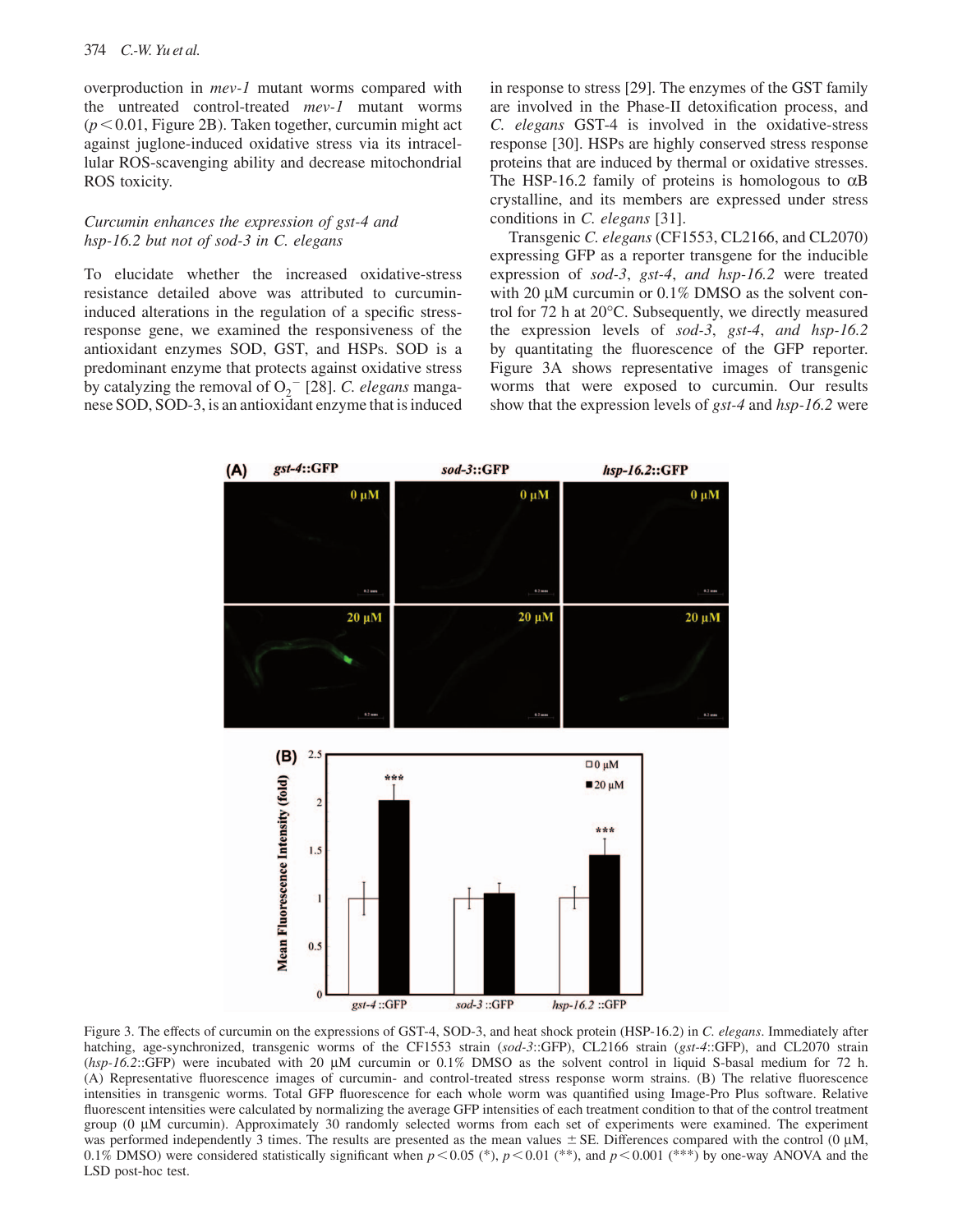significantly upregulated by  $20 \mu M$  curcumin treatment compared to the control treatment, whereas curcumin did not upregulate the expression of *sod-3* (Figure 3B), suggesting that curcumin-mediated oxidative stress resistance in *C. elegans* is not only mediated by the induction of antioxidative enzymes but potentially by more complex mechanisms.

### *Genetic requirements for oxidative stress resistance from curcumin treatment*

 To elucidate the importance of genes that are relevant to the oxidative stress resistance conferred by curcumin, we examined the ability of loss-of-function mutants to increase their oxidative stress resistance during curcumin treatment. The premise of these experiments was that curcumin treatment would not increase the survival of mutant nematodes lacking specific genes that are required for the antioxidant effects elicited by curcumin during juglone-induced oxidative stress. Considerable evidence has shown that several stress-response pathways can affect the stress resistance of *C. elegans* [32–35]. Therefore, we evaluated select genes for their involvement in curcuminmediated oxidative stress resistance in *C. elegans* . Synchronized L1 mutant larvae were pretreated with 20 μM curcumin or  $0.1\%$  DMSO for 72 h at 20 $\degree$ C followed by treatment with juglone. During pretreatment with  $20 \mu$ M curcumin, no adverse effects on the mutant worms, including the survival, growth rate, progeny production, body length, or morphological changes were observed.

Our results show that curcumin treatment significantly increased the survival of the *daf-2* , *daf-16* , and *mek-1* mutants, suggesting that curcumin might act independently of the *daf-2* , *daf-16* and *mek-1* genes (Table I and Supplementary Figure 1 to be found online at

Table I. Effects of curcumin on oxidative-stress resistance of wildtype and mutant *C. elegans* .

|                       | $LT_{50} \pm SE(h)$ |                  |                               |
|-----------------------|---------------------|------------------|-------------------------------|
| Genotype              | Untreated           | Treated          | Log-rank<br>test <sup>a</sup> |
| N <sub>2</sub>        | $2.51 \pm 0.21$     | $3.56 \pm 0.11$  | $P < 0.001$ ***               |
| $mev-1$ $(kn-1)$      | $2.46 \pm 0.06$     | $3.13 \pm 0.26$  | $P = 0.027*$                  |
| $daf-2$ (e1370)       | $7.63 \pm 0.80$     | $10.91 \pm 1.47$ | $P = 0.0072$ **               |
| $age-1 (hx546)$       | $3.23 \pm 0.30$     | $3.68 \pm 0.35$  | $P = 0.1265$                  |
| $akt-1$ (mg144)       | $3.62 \pm 0.37$     | $3.74 \pm 0.25$  | $P = 0.2125$                  |
| $pdk-1$ (mg142)       | $4.74 \pm 0.20$     | $4.67 \pm 0.08$  | $P = 0.9704$                  |
| $daf-16$ ( $mgDf50$ ) | $2.72 \pm 0.10$     | $3.59 \pm 0.21$  | $P < 0.001$ ***               |
| $osr-1$ ( $rm1$ )     | $1.13 \pm 0.05$     | $1.10 \pm 0.01$  | $P = 0.9861$                  |
| unc-43 (n498n1186)    | $1.76 \pm 0.02$     | $1.68 \pm 0.14$  | $P = 0.7326$                  |
| $sek-1$ $(ag1)$       | $1.10 \pm 0.03$     | $1.16 \pm 0.03$  | $P = 0.486$                   |
| $skn-1$ (zu67)        | $0.69 \pm 0.15$     | $0.65 \pm 0.09$  | $P = 0.4657$                  |
| $sir-2.1$ ( $ok434$ ) | $1.31 \pm 0.08$     | $1.22 \pm 0.11$  | $P = 0.4434$                  |
| $mek-1$ $(ks54)$      | $1.93 \pm 0.32$     | $2.74 \pm 0.15$  | $P < 0.001$ ***               |

<sup>a</sup>Statistical significance of the difference between the survival curves was demonstrated by log-rank test using the Kaplan–Meier survival analysis.<br> ${}_{p}^{*}p<0.05$ .

<sup>∗</sup>*<sup>p</sup>* 0.05. ∗∗*<sup>p</sup>* 0.01. ∗∗∗*p* 0.001.

http://informahealthcare.com/doi/abs/10.3109/10715762. 2013.872779) *.* In addition, curcumin treatment increased the survival of the *mev-1* mutant worms (Table I and Supplementary Figure 1 to be found online at http://informahealthcare.com/doi/abs/10.3109/10715762.2013.8727 79), indicating that curcumin can improve survival during oxidative stress conditions. In contrast, we did not observe significantly enhanced oxidative stress resistance in the *age-1*, *akt-1*, *pdk-1*, *osr-1*, *unc-43*, *sek-1*, *skn-1*, or *sir-2.1* mutant worms (Table I and Supplementary Figure 1 to be found online at http://informahealthcare.com/doi/abs/ 10.3109/10715762.2013.872779), suggesting that those genes are required for curcumin-mediated oxidative stress resistance in *C. elegans* .

 Moreover, we further evaluated genes that are relevant to oxidative stress resistance conferred by curcumin by measuring the intracellular ROS levels in the mutant worms. Similar to what we observed in the jugloneinduced oxidative stress assays, curcumin treatment significantly decreased ROS levels in the *daf-2*, *daf-16*, and *mek-1* mutant worms, similar to what was observed with the WT  $N2$  worms (Figure 4). No significant differences in ROS levels were observed in the *age-1*, *akt-1*, *pdk-1*, *osr-1*, *unc-43*, *sek-1*, *skn-1*, and *sir-2.1* mutants (Figure 4).

### **Discussion**

 In this study, we used *C. elegans* as an in vivo model to examine the protective potential and mode of action of curcumin. Several studies have indicated that the protective actions of flavonoids and polyphenols in *C. elegans* are predominantly attributed to their antioxidative activities [15,36]. We show that the survival of WT worms was significantly increased in a curcumin concentration-dependent manner in the presence of juglone-induced oxidative stress (Figure 1), suggesting that curcumin exhibits antioxidative activity in *C. elegans* . Similar lifespan effects were observed with curcumin treatment alone [37]. In our previous study, we demonstrated that the lifespan extension induced by curcumin in *C. elegans* is attributed to its antioxidative properties [37]. Moreover, we showed that lifespan extension elicited effects on body size and pharyngeal pumping rate but not on reproduction [37].

 Elevated ROS generation likely represents an important feature of oxidative stress-related toxicity. Figure 2A shows that curcumin significantly decreased the intracellular ROS levels of WT *C. elegans*. Furthermore, curcumin enhanced the survival and decreased the intracellular ROS levels in *mev-1* mutant worms (Table I, Supplementary Figure 1 to be found online at http:// informahealthcare.com/doi/abs/10.3109/10715762.2013. 872779, and Figure 2B), which is an ROS-generating strain. Our findings are consistent with previous reports [38–39]. Therefore, curcumin might act against oxidative stress due to its ROS-scavenging ability, which decreases mitochondrial ROS toxicity.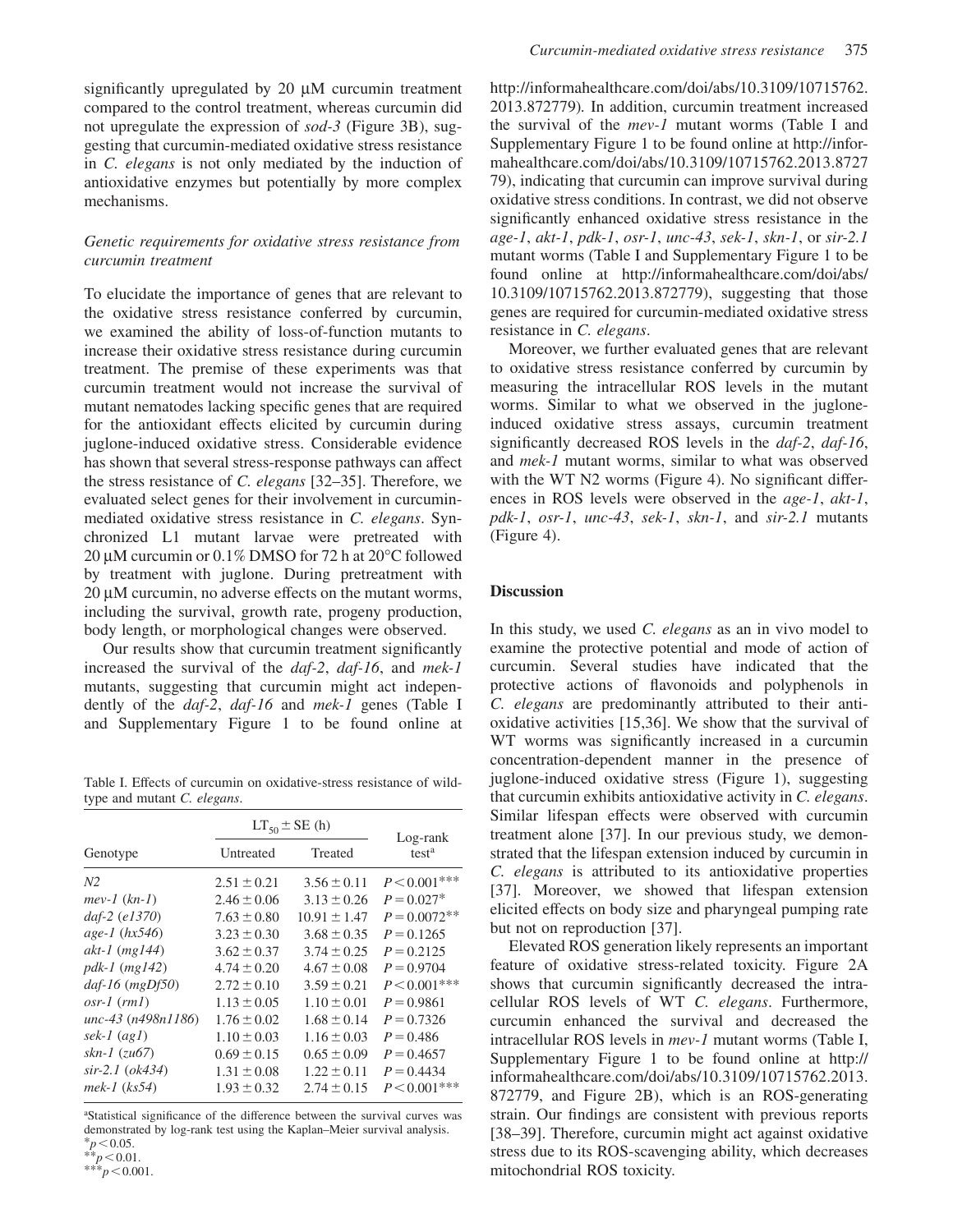

Figure 4. The effects of curcumin on the accumulation of intracellular ROS in mutants. Synchronized mutant L1 larvae were pretreated with curcumin (20  $\mu$ M) or 0.1% DMSO as the solvent control for 72 h at 20 $^{\circ}$ C. Subsequently, intracellular ROS was measured using 2',7'-dichlorodihydrofluorescein diacetate. One hundred and fifty worms from each condition were used to analyze the intracellular ROS levels. The experiment was performed independently 3 times. The results are presented as the mean values  $\pm$  SE. Differences compared with the control (0  $\mu$ M, 0.1% DMSO) were considered statistically significant when  $p < 0.05$  (\*),  $p < 0.01$  (\*\*), and  $p < 0.001$  (\*\*\*) by one-way ANOVA and the LSD post-hoc test.

 Previous studies have demonstrated that curcumin affects numerous intracellular systems, such as transcription factor nuclear factor κB (NF κB), hypoxia-inducible factor-1 (HIF-1), and nuclear factor erythroid 2-related factor 2 (Nrf2) [40]. However, the mechanisms underlying its activity are not well defined. In *C. elegans*, oxidative stress response is regulated by several stress response pathways, including the insulin/IGF-1 (IIS), JNK (c-Jun N-terminal kinase) MAPK, and the p38 MAPK signaling pathways [32–35]. To identify the genetic requirements for oxidative stress resistance by curcumin, we assessed the requirement of select stress response pathway genes for the antioxidant activities of curcumin.

 DAF-16 (a FOXO-family transcription factor) is a transcription factor in the insulin signaling pathway, which is considered as a key regulator of many important biological processes including lifespan, metabolism, and stress responses [41]. We examined the oxidative stress resistance of loss-of-function *daf-16* deletion mutant worms during curcumin exposure. Curcumin treatment significantly increased survival and decreased intracellular ROS levels in *daf-16* mutant worms (Table I, Supplementary Figure 1 to be found online at http:// informahealthcare.com/doi/abs/10.3109/10715762.2013. 872779, and Figure 4). In addition, the expression levels of *sod-3* , a target gene of DAF-16, were not induced following curcumin treatment (Figure 3), suggesting that curcumin might act independently of DAF-16. Similar findings were found in a previous polyphenol quercetinmediated stress resistance study [42]. Furthermore, curcumin significantly increased survival and decreased intracellular ROS levels in *daf-2* mutant worms, suggesting that curcumin might act independently of DAF-2 (Table I, Supplementary Figure 1 to be found online at http://informa healthcare.com/doi/abs/10.3109/10715762. 2013.872779, and Figure 4). DAF-2 is the only insulin/ IGF-1 like receptor in *C. elegans* . DAF-2 is key player in the IIS pathway, which inhibits DAF-16 activity.

Notably, curcumin did not enhance survival or influence the intracellular ROS levels of the long-lived and oxidative stress-resistant mutant *age-1* strains (Table I, Supplementary Figure 1 to be found online at http:// informahealthcare.com/doi/abs/10.3109/10715762.2013. 872779, and Figure 4), suggesting that AGE-1, a catalytic subunit of a phosphoinositide 3-kinase (PI3K), might be involved in curcumin-mediated oxidative stress resistance. Similar findings were found in a previous quercetin-mediated lifespan extension study [43]. Moreover, curcumin did not enhance the survival or affect the intracellular ROS levels in the *akt-1* and *pdk-1* mutant strains (Table I, Supplementary Figure 1 to be found online at http://informahealthcare.com/doi/abs/10.3109/ 10715762.2013.872779, and Figure 4), suggesting that AKT-1 and PDK-1 are at least partly involved for curcumin-mediated oxidative stress resistance and can be explained by a possible action of AKT-1 and PDK-1 that are independent of ILS. Similar findings were found in a previous catechin-mediated longevity study [44]. Furthermore, it has been reported that AKT-1 and AKT-2 negatively regulate (independent of DAF-16) DNAdamage-induced apoptosis in the *C. elegans* germline  $[45]$ . As we did not find that DAF-2 and DAF-16 were required for the oxidative stress resistance conferred by curcumin, it is possible that the ILS-pathway is not required or unidentified members of the IIS family are involved in the curcumin-mediated antioxidant activity.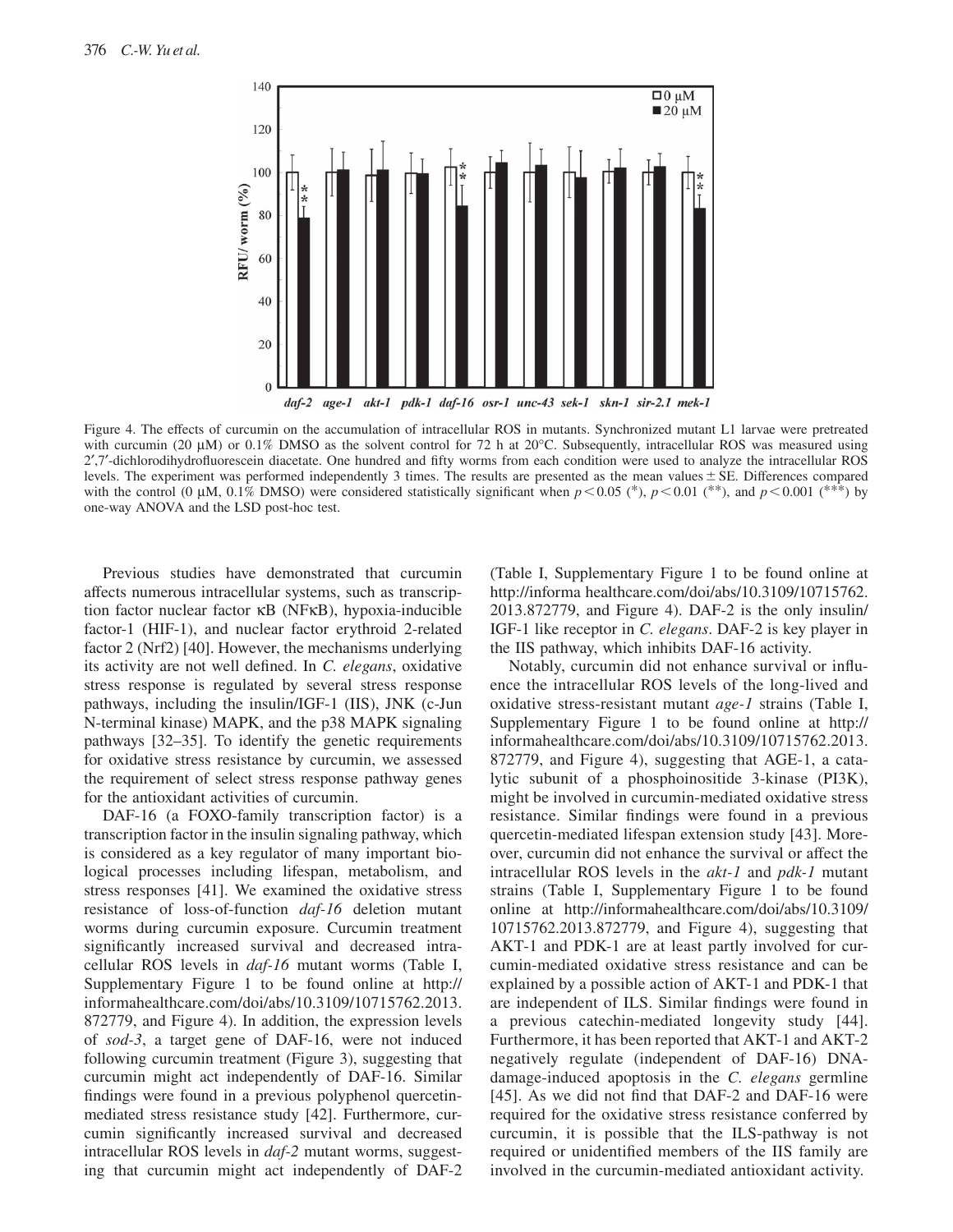In *C. elegans*, the transcription factor SKN-1 is the ortholog of mammalian Nrf proteins, which induce the Phase-II detoxification response that is protective against oxidative stress and that acts via multiple longevity pathways  $[46-47]$ . Our results show that treatment with curcumin did not enhance oxidative stress resistance or infl uence the intracellular ROS levels of the *skn-1* mutant strains (Table I, Supplementary Figure 1 to be found online at http://informahealthcare.com/doi/abs/ 10.3109/10715762.2013.872779, and Figure 4). In addition, treatment with curcumin upregulated the expression of *gst-4* (Figure 3), a target gene of SKN-1, reflecting curcumin-mediated oxidative stress resistance is via SKN-1.

 Apart from the mutants detailed above, curcumin pretreatment followed by juglone exposure did not increase the survival of worms lacking the *unc-43*, *sek-1*, *osr-1* , and *sir-2.1* genes. Moreover, curcumin pretreatment did not affect the intracellular ROS levels in worms lacking the *unc-43*, *sek-1*, *osr-1* , and *sir-2.1* genes (Figure 4). Disruption of the calmodulin kinase II (CaMKII) pathway appeared to impair the antioxidative activity of curcumin. *C. elegans* OSR-1 was previously shown to regulate survival during osmotic stress via the UNC-43 (CaMKII) and SEK-1 (MAPKK in the p38 pathway) signaling cascades [48]. UNC-43 is part of a neuronal regulatory signaling pathway that is upstream of SEK-1, which facilitates resistance to pathogenic bacteria and oxidative stress by mediating the translocation of cytoplasmic DAF-16 and SKN-1 to the nuclei of intestinal cells [49-51]. Many antioxidant processes or enzymes are regulated by  $Ca^{2+}$ , and increased cellular levels of  $Ca<sup>2+</sup>$  might represent a trigger for increased ROS generation [52]. The OSR-1/UNC-43/SEK-1 pathway was found to be a target for blueberry polyphenols in *C. elegans* [15]. In addition, the flavonoid quercetinmediated lifespan extension is modulated by UNC-43 and SEK-1 [43]. Taken together, these findings indicate that the action of curcumin in *C. elegans* is likely mediated through the CaMKII and p38 kinase pathways, which increase stress resistance and longevity via the translocation of SKN-1 into the nuclei of intestinal cells. *C. elegans* SIR-2.1, a member of the Sir-2 family of NAD-dependent histone deacetylases, was identified as crucial in stress response, and the overexpression of  $sir-2.1$  reduces the nuclear accumulation of  $H_2O_2$  in worms [53]. It has been shown that treatment of *C. elegans* with the small molecule resveratrol extends the lifespan in a *sir-2.1* -dependent but *daf-16* -independent manner [54].

 Our previous study showed that the lifespan extension induced by curcumin in *C. elegans* is attributed to its antioxidative properties and, furthermore, that *osr-1*, *sek-1*, *mek-1*, *skn-1*, *unc-43*, *sir-2.1* , and *age-1* are required for curcumin-mediated longevity in *C. elegans* [37]. Therefore, the activity of curcumin in juglone-induced oxidative stress resistance is likely mediated via the regulation of signaling pathways, as is the lifespan extension by curcumin in *C. elegans* .

 In conclusion, our study demonstrates that curcumin can increase in vivo oxidative stress resistance by attenuating the accumulation of intracellular ROS and increasing the expression of the specific stress response genes *gst-4* and *hsp-16.2* . The mechanistic study in this investigation suggests that the antioxidative effects of curcumin are mediated via the regulation of *age-1*, *akt-1*, *pdk-1*, *osr-1*, *unc-43*, *sek-1*, *skn-1*, *sir-2.1* , and *mev-1* . Our study has unraveled diverse modes of actions and signaling pathways that underlie the antioxidant activity of curcumin in vivo.

### **Acknowledgments**

 We thank the *Caenorhabditis* Genetics Center, which is funded by the NIH National Center for Research Resources, for providing *C. elegans strains* and *E. coli* bacteria.

### **Declaration of interest**

 The authors report no declarations of interest. The authors alone are responsible for the content and writing of the paper.

This work was financially supported in part by grants (NSC 101-2628-E-002 -032-MY3 and NSC 101-2313- B-002-041-MY3) from the National Science Council of Taiwan to V. H.-C. Liao and the Career Development Projects from National Taiwan University to V. H.-C. Liao.

### **References**

- [1] Singh AK, Jiang Y, Benlhabib E, Gupta S. Herbal mixtures consisting of puerarin and either polyenylphosphatidylcholine or curcumin provide comprehensive protection against alcoholrelated disorders in P rats receiving free choice water and 15% ethanol in pure water. J Med Food 2007;10:526–542.
- [2] Bengmark S. Curcumin, an atoxic antioxidant and natural NFkappaB, cyclooxygenase-2, lipooxygenase, and inducible nitric oxide synthase inhibitor: a shield against acute and chronic diseases. J Parenter Enteral Nutr 2006;30:45-51.
- [3] Nishino H, Tokuda H, Satomi Y, Masuda M, Osaka Y, Yogosawa S, et al. Cancer prevention by antioxidants. Biofactors 2004;22:57-61.
- [4] Maheshwari RK, Singh AK, Gaddipati J, Srimal RC. Multiple biological activities of curcumin: a short review. Life Sci 2006;78:2081-2087.
- [5] Duvoix A, Blasius R, Delhalle S, Schnekenburger M, Morceau F, Henry E, et al. Chemopreventive and therapeutic effects of curcumin. Cancer Lett 2005;223:181-190.
- [6] Aggarwal BB, Sung B. Pharmacological basis for the role of curcumin in chronic diseases: an age-old spice with modern targets. Trends Pharmacol Sci 2008;30:85-94.
- [7] Wallace DC, Melov S. Oxidative stress and antioxidant therapy in Parkinson's disease. Nat Genet 1998:19:105-106.
- [8] Venkatesan N, Punithavathi D, Arumugam V. Curcumin prevents adriamycin nephrotoxicity in rats . Br J Pharmacol 2000;129:231-234.
- [9] Biswas SK, McClure D, Jimenez LA, Megson IL, Rahman I. Curcumin induces glutathione biosynthesis and inhibits NF-kappaB activation and interleukin-8 release in alveolar epithelial cells: mechanism of free radical scavenging activity. Antioxid Redox Signal 2005;7:32-41.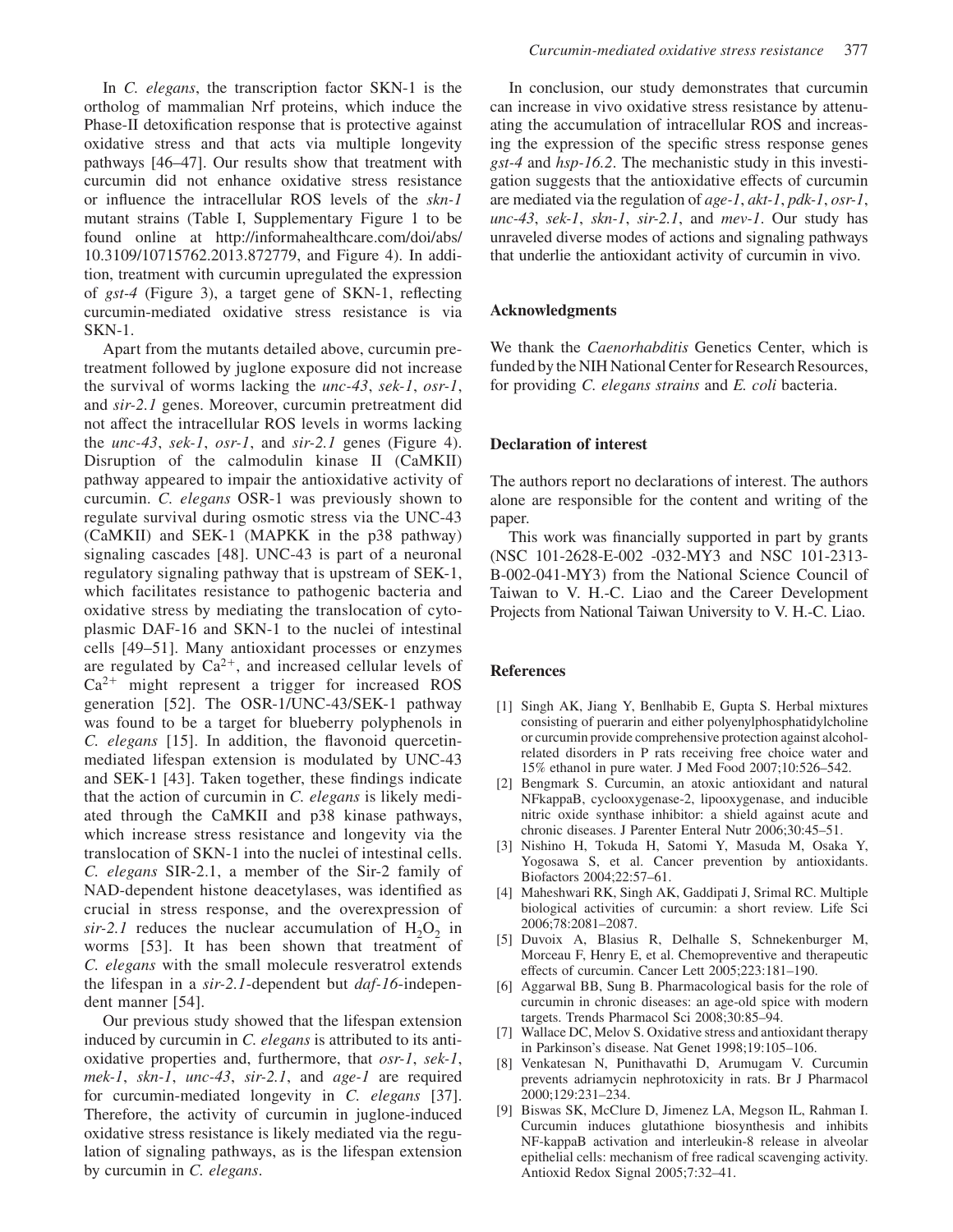- [10] Calabrese V, Bates TE, Mancuso C, Cornelius C, Ventimiglia B, Cambria MT, et al. Curcumin and the cellular stress response in free radical-related diseases . Mol Nutr Food Res 2008;52:1062-1073.
- [11] Kim JH, Park JM, Kim EK, Lee JO, Lee SK, Jung JH, et al. Curcumin stimulates glucose uptake through AMPKp38 MAPK pathways in L6 myotube cells . J Cell Physiol 2010;223:771-778.
- [12] *C. elegans* Sequencing Consortium. Genome sequence of the nematode *C. elegans*: a platform for investigating biology. Science 1998:282:2012-2018.
- [13] Kaletta T, Hengartner MO. Finding function in novel targets: *C. elegans* as a model organism. Nat Rev Drug Discov 2006;5:387-398.
- [14] Wu Z, Smith JV, Paramasivam V, Butko P, Khan I, Cypser JR, Luo Y. *Ginkgo biloba* extract EGb 761 increases stress resistance and extends life span of *Caenorhabditis elegans.* Cell Mol Biol (Noisy-le-grand) 2002;48:725–731.
- [15] Wilson MA, Shukitt-Hale B, Kalt W, Ingram DK, Joseph JA, Wolkow CA . Blueberry polyphenols increase lifespan and thermotolerance in *Caenorhabditis elegans* . Aging Cell 2006 ; 5:59-68.
- [16] Brown MK, Evans JL, Luo Y. Beneficial effects of natural antioxidants EGCG and alpha-lipoic acid on life span and agedependent behavioral declines in *Caenorhabditis elegans* . Pharmacol Biochem Behav 2006;85:620-628.
- [17] Gill MS. Endocrine targets for pharmacological intervention in aging in *Caenorhabditis elegans*. Aging Cell 2006;5:  $23 - 30$ .
- [18] Gami MS , Wolkow CA . Studies of *Caenorhabditis elegans* DAF-2/insulin signaling reveal targets for pharmacological manipulation of lifespan. Aging Cell 2006;5:31-37.
- [19] Brenner S. The genetics of *Caenorhabditis elegans*. Genetics 1974;77:71-94.
- [20] Sulston J, Hodgkin J. Methods. In: Wood WB (ed.). The Nematode *Caenorhabditis elegans* . New York: Cold Spring Harbor Laboratory Press; 1998. pp. 587-606.
- [21] Lithgow GJ, White TM, Melov S, Johnson TE. Thermotolerance and extended life-span conferred by single-gene mutations and induced by thermal-stress. Proc Natl Acad Sci USA 1995; 92:7540-7544.
- [22] Smith JV, Luo Y. Elevation of oxidative free radicals in Alzheimer's disease models can be attenuated by *Ginkgo biloba* extract EGb 761. J Alzheimers Dis 2003;5:287-300.
- [23] Li WH, Shi YC, Tseng IL, Liao VH. Protective efficacy of selenite against lead-induced neurotoxicity in *Caenorhabditis elegans* . PLoS One 2013 ; 8 : e62387 .
- [24] de Castro E, Hegi de Castro S, Johnson TE. Isolation of long-lived mutants in *Caenorhabditis elegans* using selection for resistance to juglone. Free Radic Biol Med 2004; 37 : 139 – 145 .
- [25] Shi YC, Yu CW, Liao VH, Pan TM. Monascus-fermented dioscorea enhances oxidative stress resistance via DAF-16/FOXO in *Caenorhabditis elegan*. PLoS One 2012;7: e39515.
- [26] Hsu FL, Li WH, Yu CW, Hsieh YC, Yang YF, Liu JT, et al. In Vivo antioxidant activities of essential oils and their constituents from leaves of the Taiwanese *Cinnamomum osmophloeum* . J Agric Food Chem 2012 ; 60 : 3092 – 3097 .
- [27] Ishii N, Michikhiko F, Hartman PS, Tsuda M, Yasuda K, Senoo-Matsuda N, et al. A mutation in succinate dehydrogenase cytochrome b causes oxidative stress and aging in nematodes. Nature 1998;394:694-697.
- [28] Fridovich I. Superoxide radical and superoxide dismutases. Annu Rev Biochem 1995;64:97-112.
- [29] Tawe WN, Eschbach ML, Walter RD, Henkle-Dührsen K. Identification of stress-responsive genes in *Caenorhabditis* elegans using RT-PCR differential display. Nucleic Acids Res 1998;26:1621-1627.
- [30] Leiers B, Kampkötter A, Grevelding CG, Link CD, Johnson TE, Henkle-Dührsen K. A stress-responsive glutathione

S-transferase confers resistance to oxidative stress in *Caenorhabditis elegans*. Free Radic Biol Med 2003;34: 1405 – 1415.

- [31] Link CD, Cypser JR, Johnson CJ, Johnson TE. Direct observation of stress response in *Caenorhabditis elegans* using a reporter transgene. Cell Stress Chaperones 1999;4: 235 – 242.
- [32] Gottlieb S, Ruvkun G. *daf-2*, *daf-16* and *daf-23*: genetically interacting genes controlling Dauer formation in *Caenorhabditis elegans* . Genetics 1994 ; 137 : 107 – 120 .
- [33] Kenyon C, Chang J, Gensch E, Rudner A, Tabtiang R. A *C. elegans* mutant that lives twice as long as wild type. Nature 1993;366:461-464.
- [34] Oh SW, Mukhopadhyay A, Svrzikapa N, Jiang F, Davis RJ, Tissenbaum HA . JNK regulates lifespan in *Caenorhabditis elegans* by modulating nucleartranslocation of forkhead transcription factor/DAF-16. Proc Natl Acad Sci USA 2005; 102:4494-4499.
- [35] Troemel ER, Chu SW, Reinke V, Lee SS, Ausubel FM, Kim DH. p38 MAPK regulates expression of immune response genes and contributes to longevity in *C. elegans.* PLoS Genet 2006;2:e183.
- [36] Kampkötter A, Pielarski T, Rohrig R, Timpel C, Chovolou Y, Wätjen W, Kahl R. The *Ginkgo biloba* extract EGb761 reduces stress sensitivity, ROS accumulation and expression of catalase and glutathione S-transferase 4 in *Caenorhabditis elegans*. Pharmacol Res 2007;55:139-147.
- [37] Liao VH, Yu CW, Chu YJ, Li WH, Hsieh YC, Wang TT. Curcumin-mediated lifespan extension in *Caenorhabditis elegans*. Mech Ageing Dev 2011;132:480-487.
- [38] Kalpana C, Sudheer AR, Rajasekharan KN, Menon VP. Comparative effects of curcumin and its synthetic analogue on tissue lipid peroxidation and antioxidant status during nicotineinduced toxicity. Singapore Med J 2007;48:124-130.
- [39] El-Demerdash FM, Yousef MI, Radwan FM. Ameliorating effect of curcumin on sodium arsenite-induced oxidative damage and lipid peroxidation in different rat organs. Food Chem Toxicol 2009;47:249-254.
- [40] Wang J, Du XX, Jiang H, Xie JX. Curcumin attenuates 6-hydroxydopamine-induced cytotoxicity by anti-oxidation and nuclear factor-kappa B modulation in MES23.5 cells. Biochem Pharmacol 2009;78:178-183.
- [41] Mukhopadhyay A, Oh SW, Tissenbaum HA. Worming pathways to and from DAF-16/FOXO. Exp Gerontol 2006; 41:928-934.
- [42] Saul N, Pietsch K, Menzel R, Steinberg CE. Quercetinmediated longevity in *Caenorhabditis elegans*: is DAF-16 involved? Mech Ageing Dev 2008;129:611-613.
- [43] Pietsch K, Saul N, Menzel R, Sturzenbaum SR, Steinberg CE. Quercetin mediated lifespan extension in *Caenorhabditis elegans* is modulated by *age-1*, *daf-2*, *sek-1* and *unc-43* . Biogerontology 2009;10:565-578.
- [44] Saul N, Pietsch K, Menzel R, Stürzenbaum SR, Steinberg CE. Catechin induced longevity in *C. elegans*: from key regulator genes to disposable soma. Mech Ageing Dev 2009;130:477-486.
- [45] Quevedo C, Kaplan DR, Derry WB. AKT-1 regulates DNAdamage-induced germline apoptosis in *C. elegans* . Curr Biol 2007;17:286-292.
- [46] An JH, Blackwell TK. SKN-1 links *C. elegans* mesendodermal specification to a conserved oxidative stress response. Genes Dev 2003;17:1882-1893.
- [47] Tullet JM, Hertweck M, An JH, Baker J, Hwang JY, Liu S, et al. Direct inhibition of the longevity-promoting factor SKN-1 by insulin-like signaling in *C. elegans* . Cell 2008;132:1025-1038
- [48] Solomon A, Bandhakavi S, Jabbar S, Shah R, Beitel GJ, Morimoto RI . *Caenorhabditis elegans* OSR-1 regulates behavioral and physiological responses to hyperosmotic environments. Genetics 2004;167:161-170.
- [49] Kim DH, Feinbaum R, Alloing G, Emerson FE, Garsin DA, Inoue H, et al. A conserved p38 MAP kinase pathway in